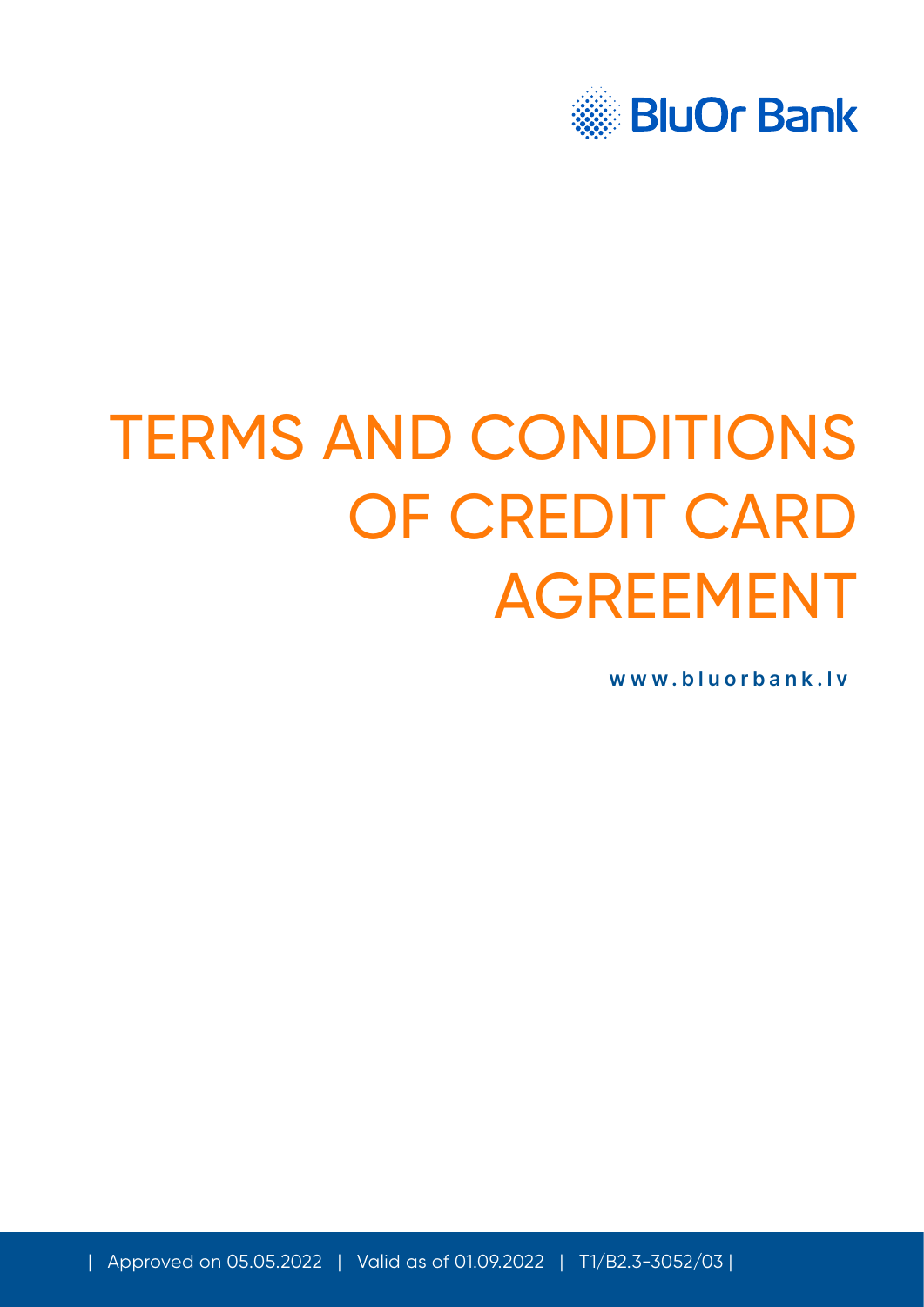

# <span id="page-1-0"></span>**CONTENTS**

| 1.  | General.                                                                                |     |
|-----|-----------------------------------------------------------------------------------------|-----|
| 2.  |                                                                                         | 3   |
| 3.  |                                                                                         | 4   |
| 4.  |                                                                                         | 4   |
| 5.  | Storing the card                                                                        | 5   |
| 6.  |                                                                                         |     |
| 7.  |                                                                                         | 6   |
| 8.  | Collateral.                                                                             | 6   |
| 9.  | Credit limit.                                                                           | 7   |
| 10. |                                                                                         |     |
| 11. |                                                                                         | 9   |
| 12. |                                                                                         | 9   |
| 13. |                                                                                         | 11  |
| 14. | Validity and termination of the agreement manufacture in the control of the state of 11 |     |
| 15. |                                                                                         | .13 |
| 16. |                                                                                         | .13 |

# **1. GENERAL**

#### **1.1.** Terms and definitions:

**Account Statement** — a document issued by the Bank to the Client in paper form or digitally, reflecting the movement of funds on the Account in a given period of time, and the Account balance at the beginning and end of the said period.

**Agreement** — agreement between the Bank and the Client, consisting of Section I of the Agreement or the Application, signed by the Bank and the Client manually or with a Digital Signature, and these Terms.

**Annual Interest Rate (AIR)** — total charges of the Loan calculated at the time of the conclusion of the Agreement pursuant to Cabinet Regulations, expressed as annual interest from the Credit Limit granted by the Bank.

**Application** — a document prepared by the Bank and completed and signed by the Client manually or electronically to apply for account opening, card issuance and maintenance, as well as receiving a credit limit. An Application completed electronically and signed with the Digital Signature has the same legal validity as a document manually signed by the Client; a document signed in such way is considered as a sufficient proof to resolve any potential disputes between the Bank and the Client.

**ATM** — an electronic Card servicing device, used for cash deposit and/or withdrawal and for providing certain services of the Bank.

**Authentication Tool** — an electronic Digipass token or Blue KEY mobile app, or Password+SMS authentication, used for Client authentication or verification of the use of the payment instrument.

**Bank** — BluOr Bank AS, registered with the Commercial Register of the Republic of Latvia under a unified registration No. 40003551060, registered office: Smilšu iela 6, Rīga, LV-1050.

**Cabinet Regulations** — the applicable Regulations of the Cabinet of Ministers of the Republic of Latvia "Regulations on Consumer Credit" or equivalent Cabinet Regulations superseding the mentioned ones.

| $\blacktriangleleft$ | Approved on 05.05.2022 | Valid as of 01.09.2022                | T1/B2.3-3052/03              | Page 1 of 13         |
|----------------------|------------------------|---------------------------------------|------------------------------|----------------------|
| HOME                 | BluOr Bank AS          | Smilšu iela 6, Rīga, LV-1050, Latvija | Registration No. 40003551060 | SWIFT code: CBBRLV22 |
|                      | Phone: +371 67 031 333 | WhatsApp: +371 26 552 244             | E-mail: info@bluorbank.lv    | www.bluorbank.lv     |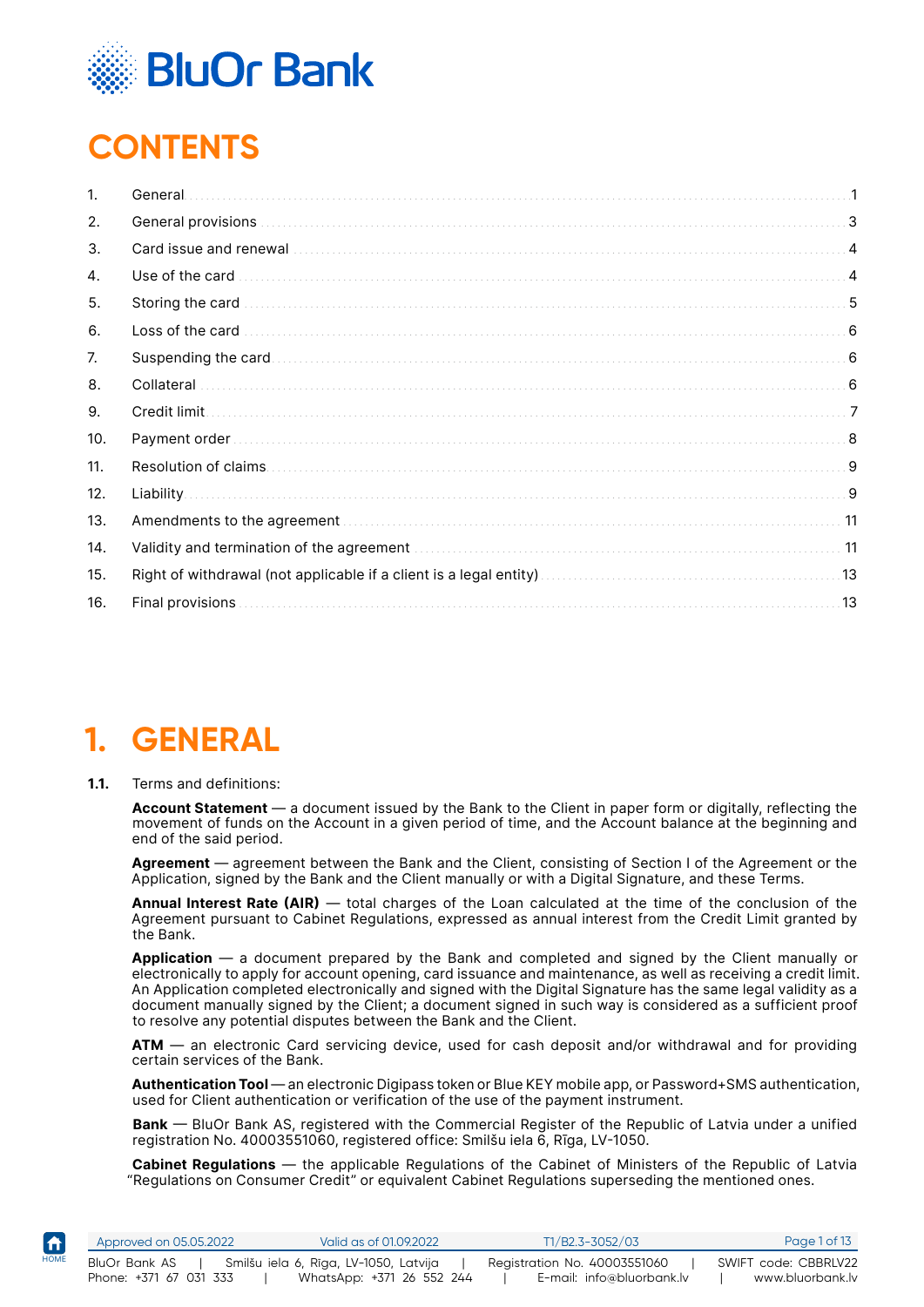

**Card** — an international credit card issued by the Bank (also together with cooperation partners), serviced by the Bank, linked to the Client Account and handed over to the Cardholder based on the Agreement governing the issue and use of the Card.

**Cardholder** — the Client or an individual specified in the Agreement and authorised by the Client to use the Card, and whose name, surname and sample signature (if provided) is specified on the Card.

**Client** — an individual or legal entity, or Legal Arrangement, having concluded the Agreement with the Bank.

**Client Account** — a current account or a payment card account opened with the Bank, to which a Card is linked for executing Card Transactions and which serves as a credit card service account for making payments for the use of Credit Limit and the Card.

**Collateral** — a Deposit, financial assets deposited with the Bank on the basis of another agreement, or other financial instruments securing the Bank's claims on the Client in the event of non-performance of obligations under the Agreement by the Client.

**Confirmation** — a written notice sent by the Bank to the Client confirming the issue of the Card.

**Consent** — the Client's consent (authorisation) to the execution of an Order. Unless specified otherwise in the Agreement, the types and formats of giving a Consent are established in the GTB.

**Consumer** — the Client who is an individual and who uses the Bank's service (operation) that is not related to his/her economic or professional activity.

**Credit Limit** — a short-term loan included in the Client Account, granted pursuant to an Agreement concluded by the Bank and the Client, and specified in Section I of the Agreement.

**CVV2/CVC2 code** — a 3 (three) digit security code for online purchases, indicated on the back of the Payment Card in the field contemplated for sample signature.

**Deposit** — financial assets serving as Collateral pursuant to the Agreement, as specified in Section I of the Agreement.

**Digital Signature** — codes, passwords and other identifiers generated or actions taken during the use of the Authentication Tool, which allows to identify the Client in the Internet Bank or other environment provided by the Bank or to link the identified Client with the Application/questionnaire signed by the Client, agreements, Transactions or Orders, or having a logical link with any of the above-mentioned documents, and which is regarded as Consent and is used in accordance with the terms of the Agreement, as well as a secure electronic signature in accordance with Laws and Regulations.

**EEA** — the European Economic Area.

**EU** — the European Union.

**Exchange Rate** — the applicable currency exchange rate used for calculations when the currency of a Transaction is other than the currency of the Card.

**Fee or Commission Fee** — fees charged by the Bank for the services rendered by the Bank, based on the Pricelist.

**GTB** — General Terms of Business.

**Interest** — a fee for the use of Credit Limit, to be paid in accordance with these terms and the interest rate specified in Section I of the Agreement or the Pricelist.

**Internet Bank** — remote access and management system for providing Bank services (operations) online, including the mobile site. The Internet Bank may be accessed by opening the URL https://ib.bluorbank.ly or downloading the Bank's mobile app to a mobile device from *App Store* or *Google Play* websites.

**Laws and Regulations** — regulatory enactments of the Republic of Latvia, binding regulations issued by competent authorities, other regulations applicable to the relationship between the Bank and the Client, and the best banking practices. Foreign regulatory enactments are applicable if it is provided for by the laws and regulations of the Republic of Latvia or the terms of the Agreement.

**Legal Arrangement** — within the meaning of the Law on the Prevention of Money Laundering and Terrorism and Proliferation Financing.

**Merchant** — a merchant who accepts a Card in his/her business establishment as means of payment for goods and services.

**Minimum Amount Payable** — minimum amount which the Client must repay pursuant to the Agreement and based on the Pricelist.

**Order** — an order for the execution of a Bank Transaction issued by the Client in accordance with the requirements of the Bank.

**Parties** — the Bank and the Client.

| $\blacktriangleleft$ | Approved on 05.05.2022 | Valid as of 01.09.2022                | T1/B2.3-3052/03              | Page 2 of 13         |
|----------------------|------------------------|---------------------------------------|------------------------------|----------------------|
| номе                 | BluOr Bank AS          | Smilšu iela 6, Rīga, LV-1050, Latvija | Registration No. 40003551060 | SWIFT code: CBBRLV22 |
|                      | Phone: +371 67 031 333 | WhatsApp: +371 26 552 244             | E-mail: info@bluorbank.lv    | www.bluorbank.lv     |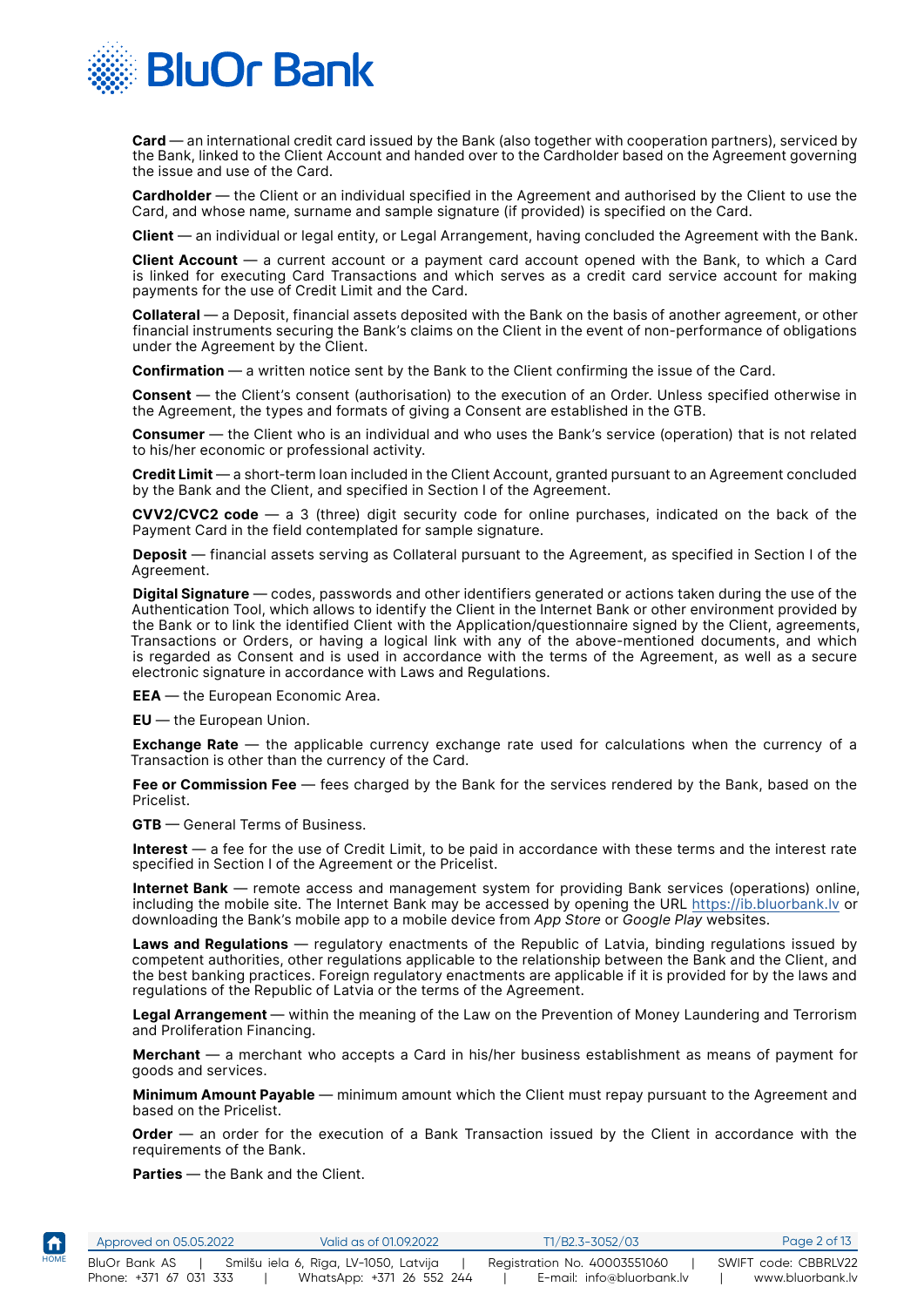<span id="page-3-0"></span>

**Payments** — payments for the use of the Credit Limit to be settled at the date specified in the Pricelist based on the type of the credit card.

PIN code - a combination of digits, known only to the Cardholder and used for accessing the Card. The Bank issues the PIN code in an individual sealed non-transparent envelope separately from the Card, and the Cardholder uses the PIN code as the Cardholder's signature (Consent) to authorise individual Transactions and to receive the Bank' s services available at the ATM.

**Pricelist** — the current Pricelist for services provided by the Bank.

**Reserved Amount** — the amount in which a Transaction or Account operation is executed and which is not debited from the Account because the operation is still being processed. The maximum period of reservation for such a Transaction or Account operation is 30 calendar days starting from the date of the Transaction or the Account operation. If the date of the Transaction date falls on a holiday, the reservation period shall start on the next business day.

**Right of Withdrawal** — the Client's right to withdraw from the Agreement pursuant to the Consumer Rights Protection Law.

**Settlement Period** — a period of 1 (one) calendar month, ending on the last Bank business day of the month. The 1st (first) Settlement Period starts on the 1st (first) day when the Transaction is booked and ends on the last Bank business day of the same month.

**Stop List** — a special list of suspended Cards.

**Strong Authentication** — a payment security system for online purchases, requiring the Cardholder, in addition to the Card number and expiry date, to enter a code generated by the Authentication Tool or a password and the SMS code, depending on the selected Authentication Tool.

**Total Amount Payable** — the amount calculated pursuant to Cabinet Regulations at the time of the conclusion of the Agreement, consisting of the Credit Limit amount and all charges (including interest and Fees) to be paid by the Client for the use of the Credit Limit pursuant to the Agreement. AIR calculation assumptions are used as the basis for calculating the Total Amount Payable.

**Transaction** — deposit or withdrawal of cash, transfer of assets, payment for purchases and services through the use of the Card, resulting in debiting or crediting of the Client Account.

**Transaction Limit** — a limit set on a Transaction by the Client or the Bank based on the type, amount, number and period of the Transaction.

Unauthorised Credit Limit - negative balance in the Client Account.

**Unauthorised Transaction** — a Transaction for which the Client has not given his/her Consent.

**Voice Password** — a password created by the Client for Client identification when the Client calls the Bank over the phone.

# **2. GENERAL PROVISIONS**

- **2.1.** The Bank shall issue a Card to the Cardholder and shall provide the Cardholder with an option to execute Card Transactions in the scope of Transaction Limit, the funds available on the Client Account, and the Credit Limit (if such is granted).
- **2.2.** The Cardholder shall use the Card in accordance with the Agreement and shall pay for services received in accordance with the Pricelist and the Agreement.
- **2.3.** The Agreement shall govern the relationship between the Bank and the Client in relation to the issuance, use and maintenance of the Card and Credit Limit. Legal relationship between the Parties, not covered by the Agreement, shall be governed by GTB and Laws and Regulations.
- **2.4.** The Cardholder shall not disclose the information referred to in the Agreement and other documents relevant in the context of the Agreement to any third parties, unless this is necessary for the execution of Transactions.
- **2.5.** Use of the Card and PIN code shall be governed by the Agreement, the terms and conditions of the Agreement on Account Opening and Maintenance, the GTB, the Pricelist, Laws and Regulations, and the regulations of the International Card Organizations (Mastercard).
- **2.6.** The expiry date of the Card shall be indicated on the Card (based on "mm/yy" format). The Card shall be valid by the last day of the specified month (inclusive).

| $\blacktriangleleft$ | Approved on 05.05.2022                  | Valid as of 01.09.2022                                             |  | T1/B2.3-3052/03                                           | Page 3 of 13                             |
|----------------------|-----------------------------------------|--------------------------------------------------------------------|--|-----------------------------------------------------------|------------------------------------------|
| номе                 | BluOr Bank AS<br>Phone: +371 67 031 333 | Smilšu iela 6, Rīga, LV-1050, Latvija<br>WhatsApp: +371 26 552 244 |  | Registration No. 40003551060<br>E-mail: info@bluorbank.lv | SWIFT code: CBBRLV22<br>www.bluorbank.lv |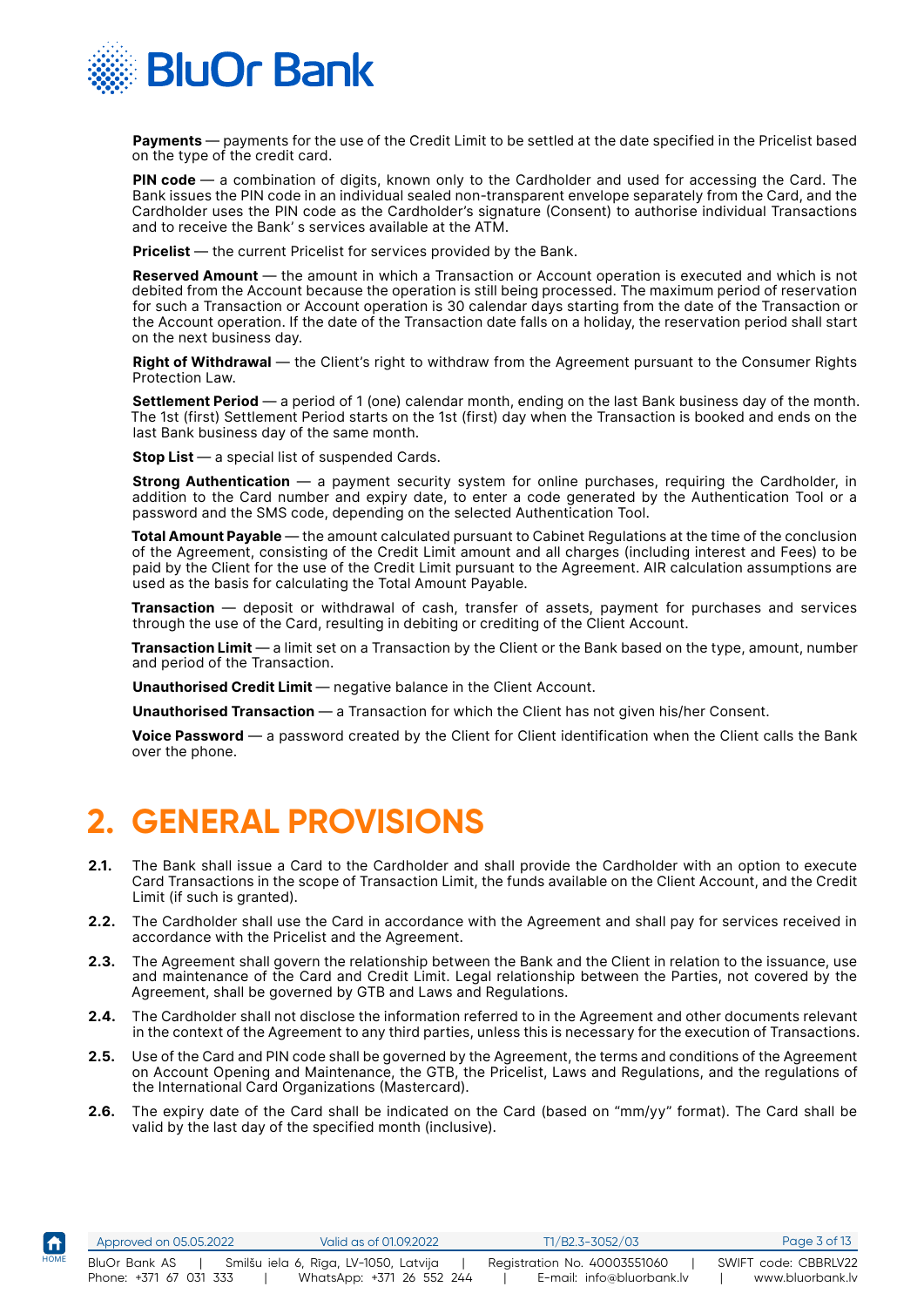<span id="page-4-0"></span>

# **3. CARD ISSUE AND RENEWAL**

- **3.1.** The Card shall be presented to the Cardholder at the Bank's premises (by signing the Confirmation) or sent in an inactive state by mail to the contact address specified by the Client in the Bank. If the Card is sent by mail, the Card may be activated only though the Internet Bank. The Client is obliged to activate the received Card, and by activating the Card received by mail, the Client assumes the risk associated with sending the Card using the postal services. The Client shall inform the Bank if:
	- **3.1.1.** The sent Card has not been received;
	- **3.1.2.** The received Card or its packaging is damaged;
	- **3.1.3.** There are other obstacles to receiving the Card.
- **3.2.** The Client shall be entitled to conclude an agreement for associating several cards with the Client Account, as well as to specify several Cardholders. Prior to receiving the Card, the Cardholder shall be identified in accordance with the procedure established by the GTB.
- **3.3.** Upon expiration of the Card, the Bank shall produce and issue a new Card to the Client, with a new expiry date, except for the cases specified in Clause 14.2 of the Agreement.
- **3.4.** The renewed Card shall be issued to the Cardholder at the Bank's premises, unless the Parties agree otherwise.
- **3.5.** The Bank shall issue the Card together with a sealed envelope containing the PIN code. In the event of card renewal, the PIN code shall be changed. The PIN code is confidential and shall be used by the Cardholder only.
- **3.6.** The Cardholder shall be entitled to change the PIN code via the Bank's ATM.
- **3.7.** To start using the contactless functionality, the Cardholder shall make the first Transaction with the input of the PIN code by inserting the card into the POS terminal.
- **3.8.** The Bank shall be entitled, for security purposes, to cancel and/or destroy the Card, terminate the Agreement if:
	- **3.8.1.** The Card has been issued/sent to the Cardholder, and the Cardholder has not activated the Card within 6 (six) months from the date of issuing/sending the Card;
	- **3.8.2.** The Card has been produced, but the Client has not collected it in the Bank within 6 (six) months from the Card production date.
- **3.9.** Destruction, cancellation of the Card or the Cardholder's refusal to collect the ordered and produced Card or failure to activate it shall not release the Client from the obligation to pay the Bank a fee for Card Account maintenance, Card replacement and delivery.

# **4. USE OF THE CARD**

- **4.1.** The Card is a plastic card with a magnetic stripe and a chip. The Card is the property of the Bank, the Cardholder is the Card user.
- **4.2.** Only the person whose name/surname and signature (if provided) is indicated on the Card shall use the Card. The Cardholder shall not transfer the Card and/or Card details to other parties.
- **4.3.** The Card shall be used for carrying out Transactions in places where the Bank or a third party provides Card acceptance services or other Bank services.
- **4.4.** The Cardholder shall be entitled to use the Card only for execution of Transactions. The use of Card details for online Transactions shall also be considered as use of the Card.
- **4.5.** The Cardholder shall not use the Card for executing Transactions, which individually or together exceed the funds available in the account, the established Transaction Limits or the Credit Limit. The Client shall be entitled to request to increase the Transaction Limits by submitting a written application to the Bank or through the Internet Bank.
- **4.6.** The Cardholder shall use the Card and shall settle for Merchant's goods and services directly with the Merchant, by authorizing the Transaction:
	- **4.6.1.** With the Card and signature (if provided); or
	- **4.6.2.** With the Card and PIN code; or
	- **4.6.3.** With the Card and additional security system;
	- **4.6.4.** With the Card, if the Merchant does not use the additional security system;
	- **4.6.5.** In case of a contactless Card with the Card only or with the Card and PIN code.

| <b>A</b> | Approved on 05.05.2022 | Valid as of 01.09.2022                | T1/B2.3-3052/03              | Page 4 of 13         |
|----------|------------------------|---------------------------------------|------------------------------|----------------------|
| HOME     | BluOr Bank AS          | Smilšu iela 6, Rīga, LV-1050, Latvija | Registration No. 40003551060 | SWIFT code: CBBRLV22 |
|          | Phone: +371 67 031 333 | WhatsApp: +371 26 552 244             | E-mail: info@bluorbank.lv    | www.bluorbank.lv     |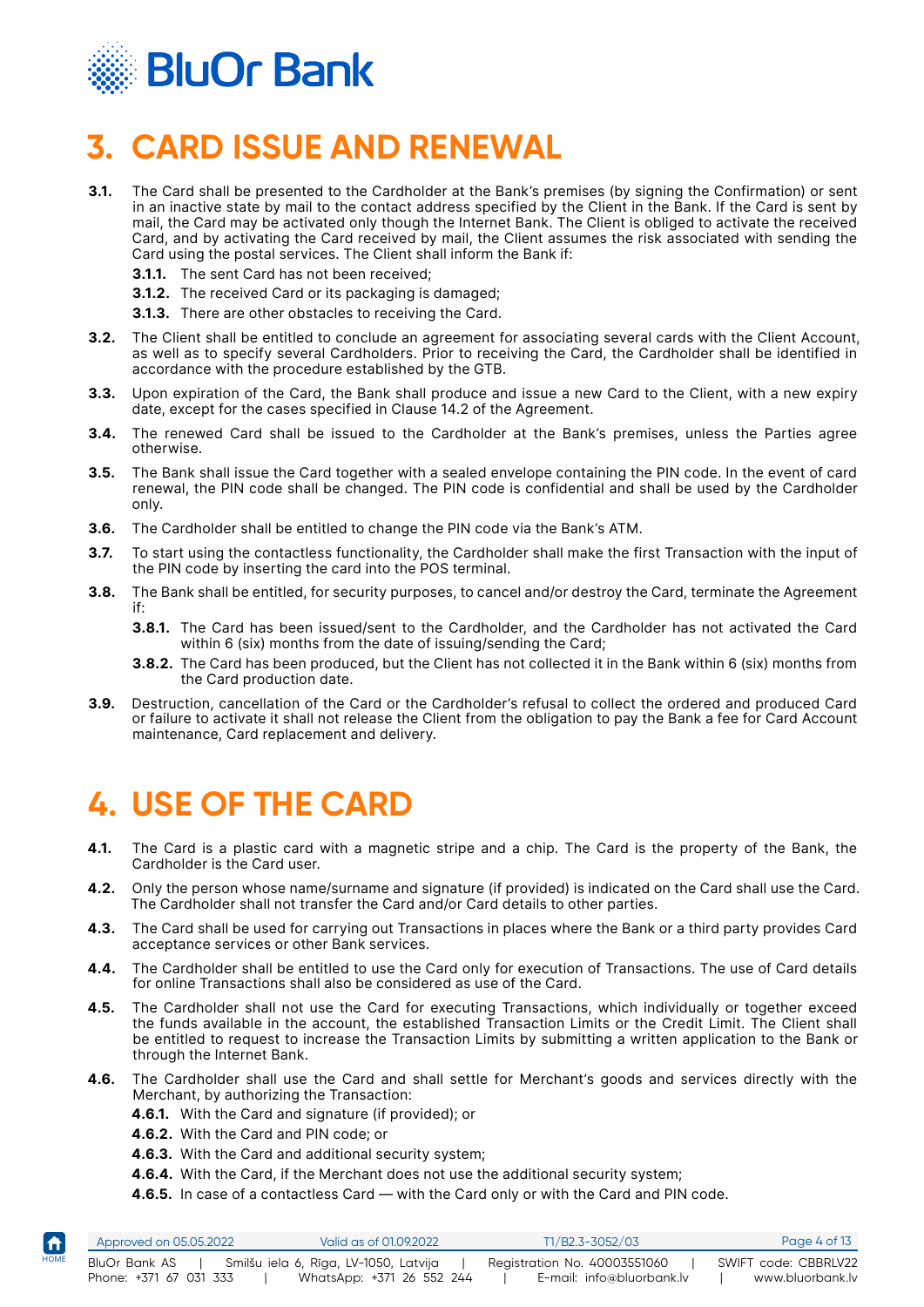<span id="page-5-0"></span>

- **4.7.** The Cardholder shall use the Card and shall settle for cash operations in ATMs, by authorising the Transaction with the Card and PIN code.
- **4.8.** Merchants may use an additional security system for online transactions, where, in addition to the Card number and the expiry date, the Merchant will require the Client to enter the code from the Client's Internet Bank authorization tool.
- **4.9.** When a Transaction is duly authorised pursuant to the procedure provided for in Clause 4.5, 4.6, or 4.7, the Transaction shall be deemed irrevocable.
- **4.10.** The Cardholder shall not use the Card for Transactions or other operations prohibited by Laws and Regulations.
- **4.11.** Upon executing Transactions with a Merchant, the Cardholder, upon the request of the attending employee, shall present an identity document.
- **4.12.** The Cardholder shall request that the Transaction with the Card is carried out in his/her presence and shall not authorise/approve any supporting document of the Transaction, which does not specify the Transaction amount.
- **4.13.** When using the Card at ATMs or at Merchants, the point-of-sale of which is equipped with devices suitable for entering the PIN code, the PIN code replaces the signature and shall be deemed a sufficient means of Cardholder identification and Transaction confirmation.
- **4.14.** Before signing a supporting document for a Transaction or entering a PIN code, the Cardholder shall verify that the amount specified in the supporting document of the Transaction conforms to the actual Transaction amount. The Cardholder shall sign the supporting document of the Transaction with a signature analogous to his/her signature (if provided) on the Card. If the indicated amount differs from the actual amount of the Transaction, the Cardholder shall not authorise such Transaction.
- **4.15.** If, upon executing a Transaction, a wrong PIN code is entered into ATM 3 (three) times in row, the Card shall be suspended in the ATM. In order to prevent unauthorised use of the Client's funds, the Card must be replaced with a new one.
- **4.16.** If, upon executing a Transaction with a Merchant, a wrong PIN code is entered into the PIN code input device 3 (three) times in row, the Card shall be automatically blocked. In such event the Client may unblock the Card by entering the correct PIN code in the ATM.
- **4.17.** The Cardholder shall not use the Card if the Bank requests so.
- **4.18.** The Cardholder shall immediately return the Card to the Bank if the Bank requests so.
- **4.19.** The Cardholder shall not use the Card if the expiry date specified on the Card has elapsed. In such case, the Card shall be delivered to the Bank or destroyed by the Client him/herself.
- **4.20.** The Cardholder shall not engage in any actions at the result of which any Card details (number, CVV2/CVC2 code, etc.) are converted to an electronic format and sent, uploaded or entered directly or directly into information transmission system, unless directly required for the purposes of the Transaction.

#### **5. STORING THE CARD**

IA

- **5.1.** The Cardholder shall keep the Card so that it is not accessible to third parties, Card details, Card Number and other information is not exposed to other parties, unless directly required for the purposes of the Transaction.
- **5.2.** The Cardholder shall not store the PIN code and/or mobile device together with the Card. The violation of this provision shall be considered a gross negligence on the part of the Cardholder.
- **5.3.** The Cardholder shall safely store and use the Card, protecting it from mechanical or electronic damage.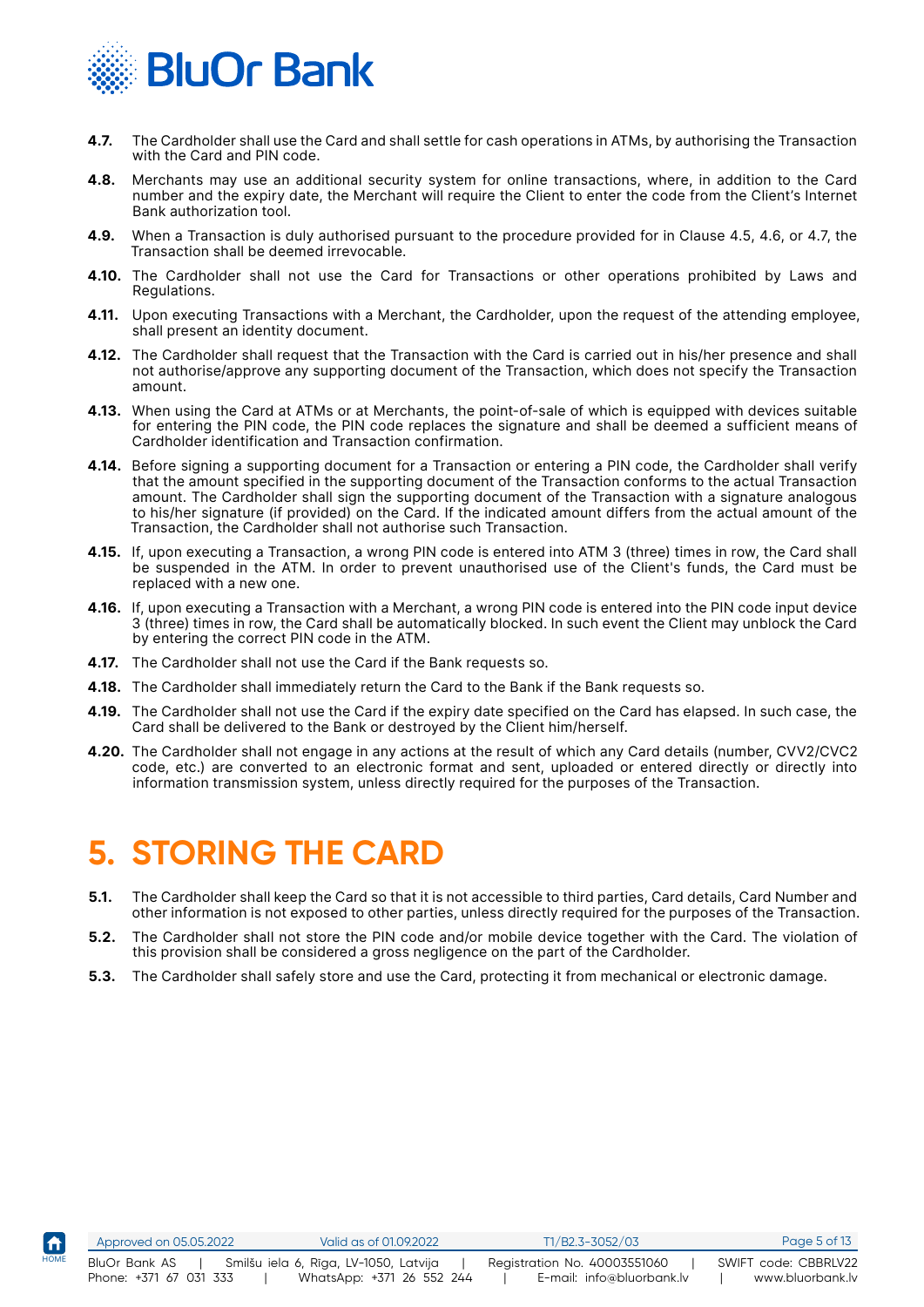<span id="page-6-0"></span>

# **6. LOSS OF THE CARD**

- **6.1.** If the Card is stolen, lost or otherwise illegally exposed to third parties or if the Card is suspended in ATM and/or suspicions arise that the PIN code and/or information relevant in the context of the Card has been exposed to a third party, the Cardholder shall immediately block the Card via the Internet Bank or inform the Bank during its business hours or by using the 24-hour phone line +371 67 092 555 of SIA Worldline Latvia, the company providing Card services. A (free-form) written confirmation of this fact shall be submitted to the Bank within 7 (seven) days following the verbal notification. The (free-form) confirmation may also be submitted via the Internet Bank, by using the Authentication Tool.
- **6.2.** The Cardholder shall promptly notify the Bank if a Card, that was previously reported as stolen or lost, is found, and shall not use such Card until the Bank authorises it.
- **6.3.** The Cardholder shall not reactivate the Card through the Internet Bank where there is a risk that the PIN code of the Card was exposed to any third party. The Client shall be full responsible for activation of a previously blocked Card and for Transactions executed with the Card after its reactivation.

# **7. SUSPENDING THE CARD**

- **7.1.** At the request of the Cardholder, the Bank shall suspend the Card by including it in the Stop List.
- **7.2.** The Bank shall be entitled to unilaterally suspend the Card and Payment Card Account if the Client fails to settle for the Minimum Amount Payable for the used Credit Limit within 60 (sixty) days and to request the Client to repay the debt within 30 (thirty) days from the receipt of the Bank's notification. The Bank shall be entitled to exclude the Card from the Stop List after the Client pays the debt and submits a written application for unblocking the Card, unless the Bank withdraws from the Agreement.
- **7.3.** The Bank shall be entitled to unilaterally suspend the Card and include all the Cards associated with the Client Account in the Stop List by notifying the Client in advance or immediately upon suspension of the Card, if the Credit Limit is exceeded or the Cardholder violates other provisions of the Agreement. Upon the elimination of such violations, the Bank may restore the Card at the Client's request.
- **7.4.** The Bank shall be entitled to unilaterally suspend the Card by contacting the Client in advance or immediately upon suspension of the Card, if the Bank identifies any Transactions that, in the Bank's judgement, are unusual to the Cardholder. If the Cardholder confirms to the Bank that the unusual Transaction was indeed executed by the Cardholder, the Bank shall restore the Card. The Card and the Credit Limit may be suspended also upon the request of competent authorities/officials, as well as in other cases pursuant to Laws and Regulations. In such an event, the Client and the Cardholder shall be obliged to return the revoked Card to the Bank.
- **7.5.** The Bank shall be entitled to suspend the Card if an application has been received from the Client regarding the replacement of the Card.
- **7.6.** In accordance with the Client's written request, the Bank shall take the necessary measures to suspend the Cardholder's ability to make Transactions.

# **8. COLLATERAL**

- **8.1.** At the time of the conclusion of the Agreement, all financial assets (in any currency) deposited and expected to be deposited in the accounts opened on behalf of the Client with the Bank, including accrued interest on deposited funds or other income, shall be pledged in favour of the Bank as financial collateral (financial pledge) for securing the Bank's claims arising out of the Agreement.
- **8.2.** The Client confirms that the financial assets, including those in any account opened by the Client with the Bank, shall be handed over to the Bank's possession.
- **8.3.** In case of delay in payments under the Agreement (payments that are due) by the Client, as well as in any other cases where the Bank has a claim against the Client under the Agreement, the Bank shall be entitled to dispose of such financial pledge, i.e. to use these financial assets for reducing the amount of secured contractual obligations (Fees, Interest, Credit Limits, penalties) or to completely discharge such obligations without prior notice to the Client and without applying any other additional procedures.
- **8.4.** Upon issuing a Card to the Client, the Bank shall be entitled to require a deposit from the Client in the amount specified by the Bank, which shall be deemed as financial collateral for fulfilment of the Client's obligations. In such an event, the information on the type of collateral shall be specified in Section I of the Agreement.

| $\vert \bm{f} \vert$ | Approved on 05.05.2022 | Valid as of 01.09.2022                | T1/B2.3-3052/03              | Page 6 of 13         |
|----------------------|------------------------|---------------------------------------|------------------------------|----------------------|
| HOME                 | BluOr Bank AS          | Smilšu iela 6, Rīga, LV-1050, Latvija | Registration No. 40003551060 | SWIFT code: CBBRLV22 |
|                      | Phone: +371 67 031 333 | WhatsApp: +371 26 552 244             | E-mail: info@bluorbank.lv    | www.bluorbank.lv     |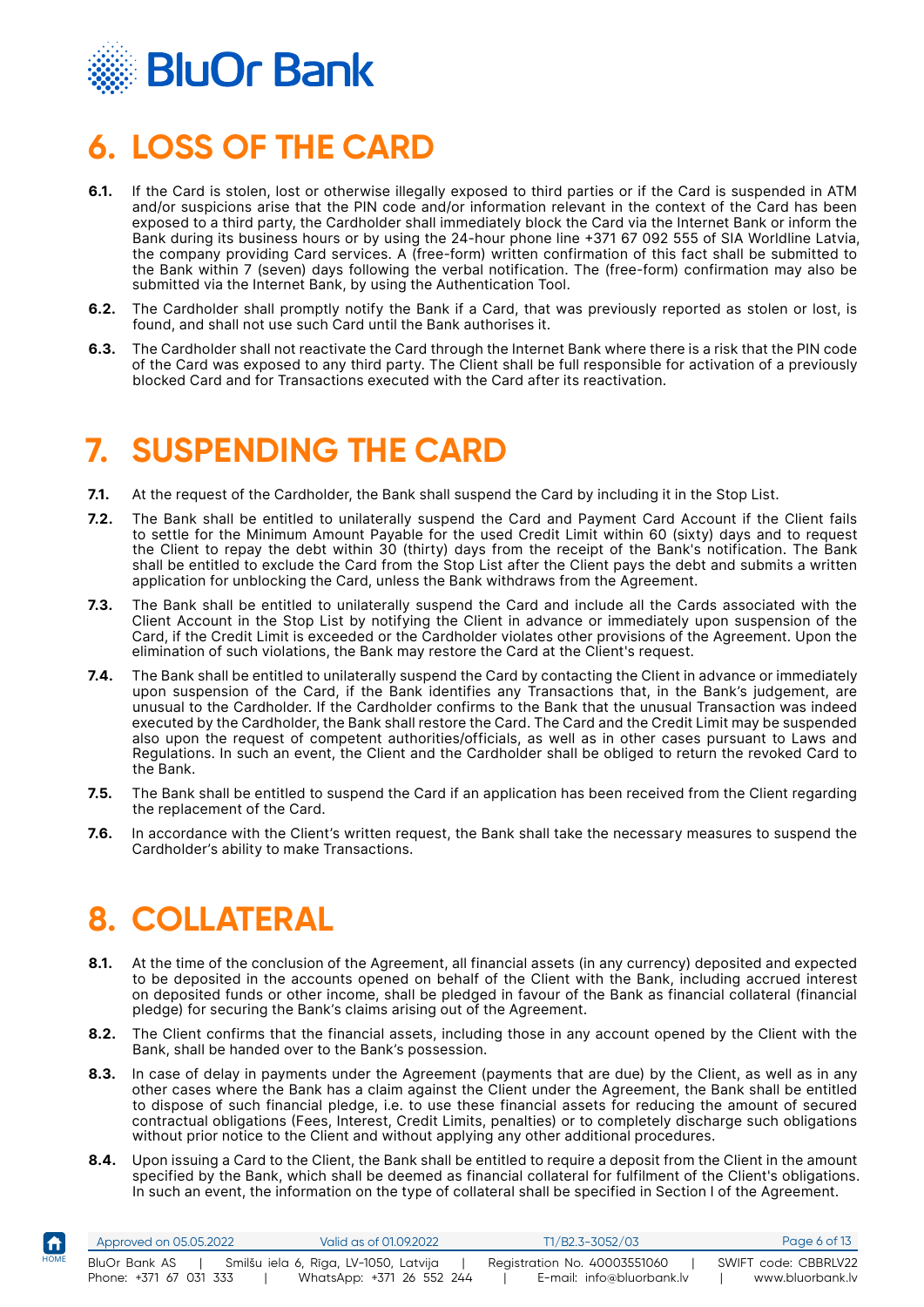<span id="page-7-0"></span>

- **8.5.** The Parties may agree to use other financial assets or financial instruments as Collateral. The Bank shall be entitled to require additional security — a surety from an individual or a guarantee from a legal entity, or the Parties may agree that the aforementioned surety or guarantee may serve as Collateral.
- **8.6.** The Bank shall be entitled to refuse the Client from using any other Collateral than the Deposit, without justifying its decision.
- **8.7.** During the term of the Agreement, the Client shall not be entitled to terminate the Deposit placed pursuant to the established procedure.
- **8.8.** If at the end of the term of the Deposit the Agreement is expired, the Bank shall pay the accrued interest and the Deposit amount by crediting the Current Account after the Bank has debited the account in the amount of liabilities arising out of the use of the Card, unless the Client has otherwise settled their liabilities to the Bank.

# **9. CREDIT LIMIT**

- **9.1.** In addition to financial assets in the Client Account, the Client may use the Credit Limit to settle for Transactions, which was granted by the Bank upon signing the Agreement.
- **9.2.** The term of the Credit Limit is linked to the validity period of the Card.
- **9.3.** Upon the expiration of the Credit Limit term, the Bank shall have the right, after assessing the creditworthiness of the Client, to provide the Client with a Credit Limit for a new term together with the Card validity period, provided that the assessment of the Client's creditworthiness is positive.
- **9.4.** The Credit Limit is subject to repayment at the Bank's request in the cases specified in Clause 9.14.
- **9.5.** The Client shall pay interest to the Bank for the use of the Credit Limit. Interest shall be calculated on the actual debit balance of the Payment Card Account at the end of each day, assuming that there are 360 (three hundred sixty) days in a year.
- **9.6.** Once a year, after concluding the Agreement, the Bank shall have the right to evaluate the terms and conditions of the granted Credit Limit (including the Interest Rate, the amount of the Credit Limit). If the Bank decides to change the terms and conditions of the Credit Limit, the Bank shall inform the Client about the changes 30 (thirty) days in advance, and the Consumer Client – 60 (sixty) days in advance.
- **9.7. In case of repayment of the standard Credit Limit**, the Client shall, by the 20th of a given month (or, if the 20th is a day-off or holiday, by the last Bank business day preceding the 20th), pay the Minimum Amount Payable — 5% (five per cent) of the Credit Limit used during the preceding calendar month, and Interest.
- **9.8. For a Credit Limit with grace period of up to 50 days (applies to Credit Limits granted before March 1, 2021):**
	- **9.8.1.** By the 20th of the month following the current calendar month or by the last Bank business day preceding such 20th day (if the 20th falls on a day-off, a holiday or a Bank holiday), the Client shall pay the Minimum Amount Payable — 100% (one hundred percent) of the Credit Limit used during the preceding calendar month, and Interest, if such are calculated.
	- **9.8.2.** Interest shall be charged if the Client has failed to repay the Credit Limit used during the previous calendar month by the end of the 20th of the month following the calendar month of using the Credit Limit, or the Bank business day preceding such 20th day (if the 20th falls on a day-off, a holiday or a Bank holiday).
- **9.9.** Repayment of the standard Credit Limit cannot be replaced by repayment of the Credit Limit with grace period up to 50 days.
- **9.10.** The used and unpaid Credit Limit can be fully or partially repaid at any time, including funds on the Client Account.
- **9.11.** The used Credit Limit shall be available to the Client in the amount that was repaid by the Client.
- **9.12.** If the Client requests to increase the Credit Limit, the Bank shall be entitled to refuse to increase the Credit Limit or to offer the Client a lower Credit Limit increase than requested by the Client.
- **9.13.** The Bank shall be entitled to offer the Client to increase the Credit Limit by sending a respective offer through the Internet Bank, taking into account the Client's consent to receive commercial messages.
- **9.14.** The Bank shall be entitled, by notifying the Client 30 (thirty) days in advance, and the Consumer Client 60 (sixty) days in advance, to unilaterally reduce or, if the Credit Limit has been spent, to demand full repayment of the provided Credit Limit, if:
	- **9.14.1.** The Bank is aware about an increase in the Client's liabilities, reduction of income, delayed payments, claims of third parties or other circumstances that adversely affect/may affect the Client's creditworthiness;
	- **9.14.2.**The assessment of creditworthiness is negative;

| <b>A</b> | Approved on 05.05.2022                  |                                       | Valid as of 01.09.2022    | T1/B2.3-3052/03                                           | Page 7 of 13                             |
|----------|-----------------------------------------|---------------------------------------|---------------------------|-----------------------------------------------------------|------------------------------------------|
| HOME     | BluOr Bank AS<br>Phone: +371 67 031 333 | Smilšu iela 6, Rīga, LV-1050, Latvija | WhatsApp: +371 26 552 244 | Registration No. 40003551060<br>E-mail: info@bluorbank.lv | SWIFT code: CBBRLV22<br>www.bluorbank.lv |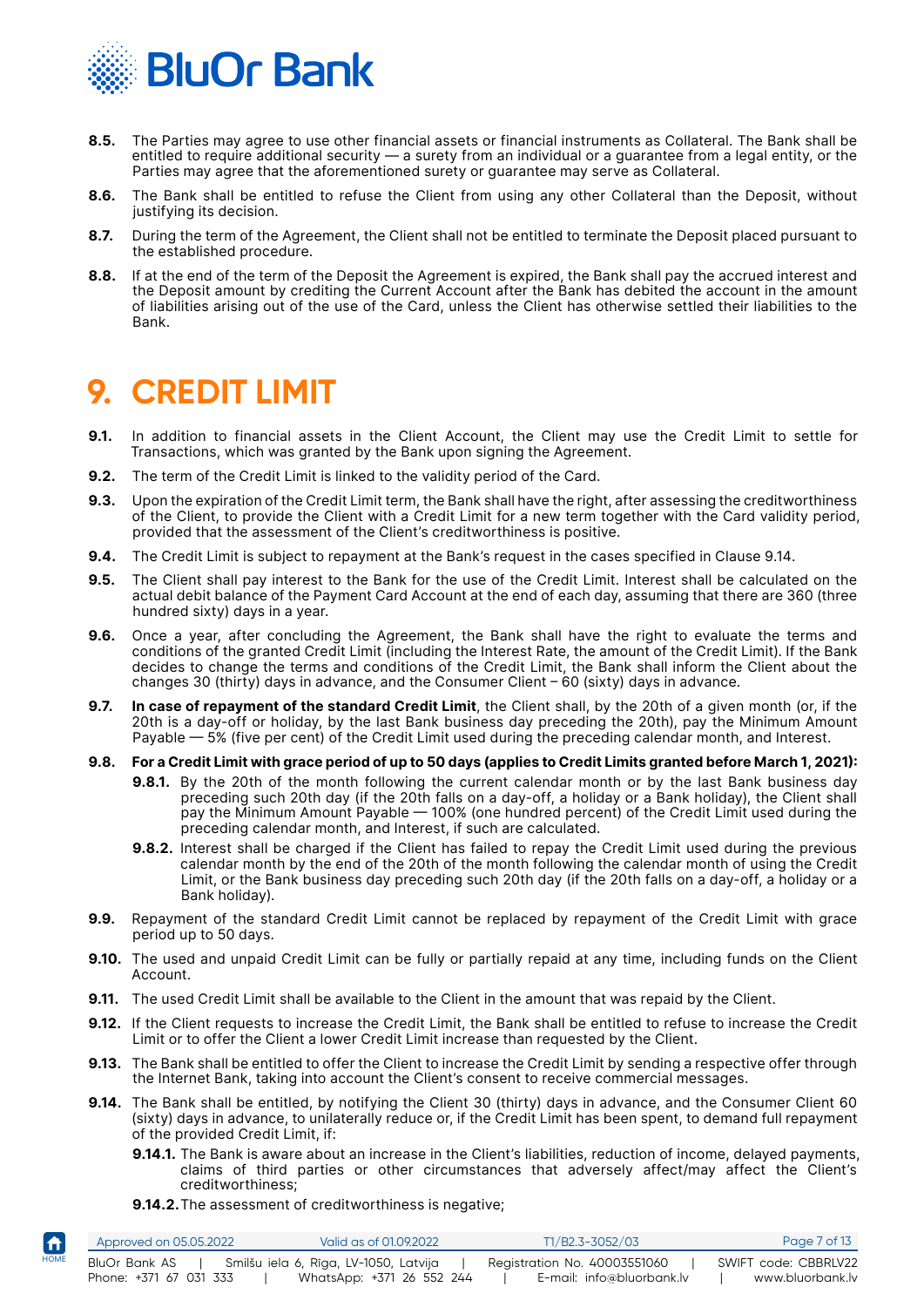<span id="page-8-0"></span>

**9.14.3.**The Collateral established for the receipt of the Credit Limit is lost;

**9.14.4.**During the term of the Agreement, the Client was late on payments towards the Bank;

**9.14.5.**A request is received from supervisory authorities.

- **9.15.** In cases when the term of the Agreement has expired or the Agreement has been terminated at the initiative of the Bank, the Bank has the right to set a repayment schedule for the full repayment of the Credit Limit provided in accordance with the Agreement, as well as to determine the procedure for paying Interest and penalties by concluding an agreement with the Client on debt repayment. If the Client does not comply with the terms of the said agreement, the Bank may unilaterally terminate it and require the Client to immediately repay the entire debt and/or, if necessary, file a claim with the court to recover the debt.
- **9.16.** If the Bank suspends the Card in accordance with the Agreement and blocks the Client Account or any other accounts in the amount of the Credit Limit, the Client shall not be entitled to unilaterally handle the funds available in the accounts until any due payments under the Agreement are fully discharged. The Bank shall unblock the accounts as soon as there are no reasons for blocking, i.e. delayed payments are discharged or the orders of competent institutions/officials are executed/cancelled.
- **9.17.** The Client shall credit the Client Account in the amount of Minimum Amount Payable, Card account maintenance fee, Interest and interest on the Unauthorized Credit Limit.

# **10.PAYMENT ORDER**

- 10.1. Card Transactions shall be executed by using the funds available on the Client Account. The Client shall ensure that the amount necessary for the execution of Transactions is available in the Client Account in the Card currency.
- **10.2.** In foreign countries, Card Transactions shall be processed by using the system of the International Card Organizations. Information on Currency rates applicable to Card Transactions is available on the website of the International Card Organizations [https://www.mastercard.com/global/en/personal/get-support/](https://www.mastercard.com/global/en/personal/get-support/convert-currency.html) [convert-currency.html](https://www.mastercard.com/global/en/personal/get-support/convert-currency.html). If the Transaction currency is different from the Bank's settlement currency (EUR or USD), Transaction amounts shall be converted into EUR at the applicable currency exchange rates of the International Card Organizations. If the Card of a Card is other than EUR, Transaction amounts shall be converted at the Bank's exchange rates on the day of posting the Transaction.
- **10.3.** If the currency of the account, to which the Card is linked, is other than the Transaction currency, a Fee shall be applied for currency conversion in accordance with the Pricelist.
- **10.4.** Upon authorising a Transaction, the Client shall accept the applicable exchange rates of the Bank and Mastercard that are used for booking the Transaction in the account. Transactions shall not be challenged based on considerations regarding the exchange rate.
- **10.5.** A Card Transaction shall be deemed authorised if the Cardholder confirmed the Transaction by using Authentication Tools or otherwise gave his/her Consent to the Transaction. The Cardholder may authorise a Transaction by submitting relevant information or by performing certain, deliberate and consecutive actions (e.g. indicating the name, surname, card number, expiry date, CVV code, by inserting or bringing the Card close to the device for processing Card data with or without PIN code input, by ordering certain goods or services offered at service points). If a Transaction is authorised in any manner described in this Clause, such authorisation shall be deemed as the Cardholder's Consent and such Consent shall have the same legal effect as documents signed by the Client manually, and shall serve as a sufficient evidence for resolving any potential disputes between the Bank and the Client. The Client shall not appeal a Transaction executed based on a Consent given in accordance with the procedures laid down in this Clause and GTB.
- **10.6.** If the Cardholder disputes an already executed Transaction, the Cardholder shall submit to the Bank all the information and documents (i.e., any evidence) required for conducting a review of the contested Card Transaction.
- **10.7.** It the Cardholder has executed a Transaction and the Client Account does not hold sufficient funds for the Transaction, the Client shall immediately repay such funds, by crediting the Client Account in the required amount.
- **10.8.** Each purchase or Transaction executed through an ATM by using a Card may be reflected in the Client Account twice as Transaction amount reservation (Reserved Amount) and Transaction authorisation. Cancellation of the Reserved Amount shall not affect the Transaction authorisation and the Client shall ensure funds in the Client Account necessary for the execution of the Transaction, unless the party, accepting the Card, cancels the transaction.
- **10.9.** The Client shall credit the Client Account in the amount of the Minimum Amount Payable, Credit Limit usage fee, Card Account maintenance fee, Interest or penalties (if applicable) not later than by the end of the Settlement Period, unless the respective payments are due on an earlier date.

| $\blacktriangleleft$ | Approved on 05.05.2022 | Valid as of 01.09.2022                | T1/B2.3-3052/03              | Page 8 of 13         |
|----------------------|------------------------|---------------------------------------|------------------------------|----------------------|
| номе                 | BluOr Bank AS          | Smilšu iela 6, Rīga, LV-1050, Latvija | Registration No. 40003551060 | SWIFT code: CBBRLV22 |
|                      | Phone: +371 67 031 333 | WhatsApp: +371 26 552 244             | E-mail: info@bluorbank.lv    | www.bluorbank.lv     |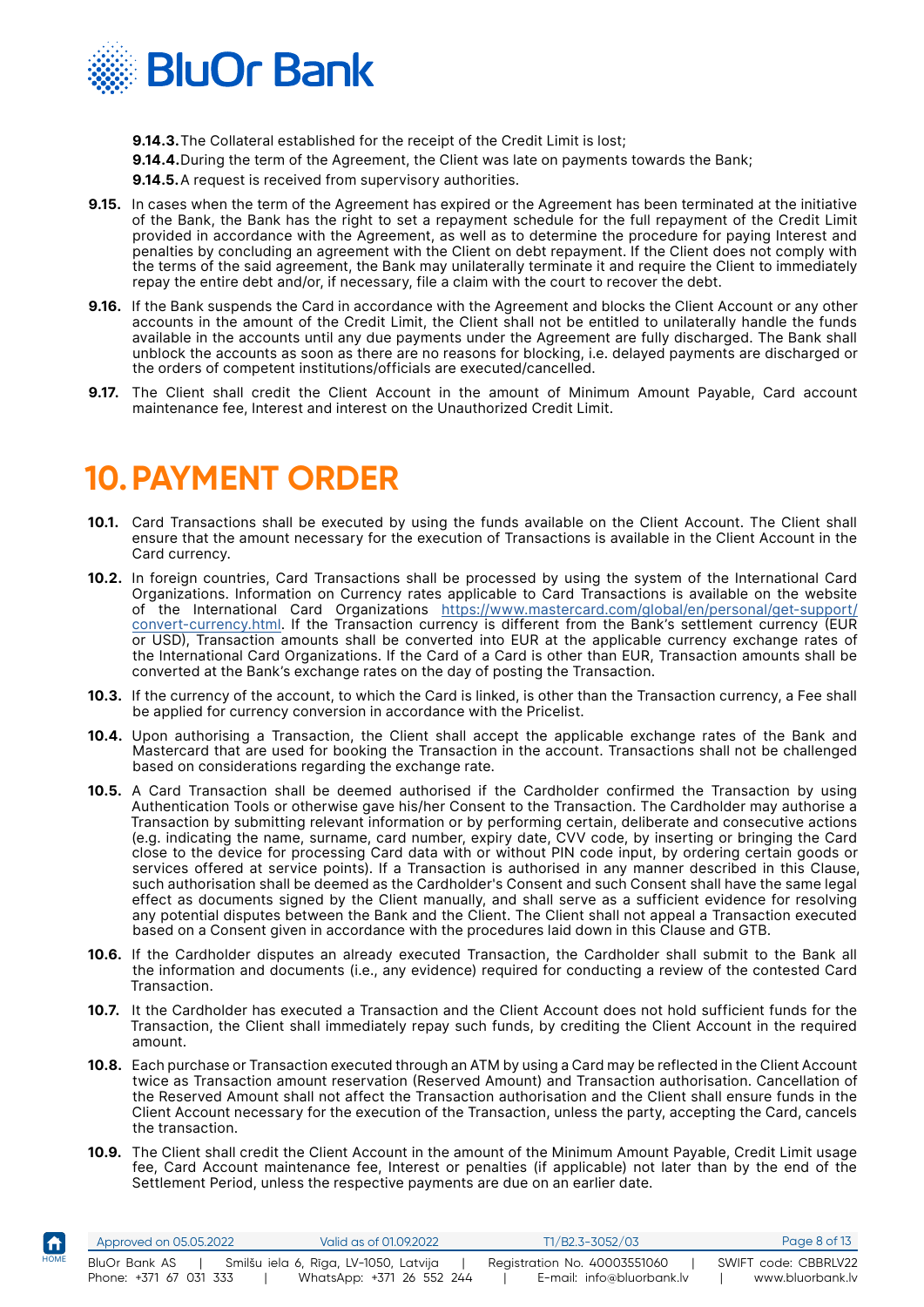<span id="page-9-0"></span>

- **10.10**. The Client shall pay fees and other payments for the Bank's services related with the Card issue, replacement, renewal, Transactions and insurance in accordance with the Pricelist and the Agreement from any Client Account with the Bank (including from the Credit Limit).
- **10.11**. In order to execute the payments under the Agreement and the Pricelist, the Bank shall be entitled to calculate and, without any additional approval by the Client, to withhold from the Client Account or any other account of the Client the following payments in the following sequence and order:
	- **10.11.1**. Card Account maintenance fee. The Card Account maintenance fee shall be applicable starting from the month when the Card Account was opened and withheld until the 5th of the current month;
	- **10.11.2**.Commission Fee for Transactions using the Card, after the execution of the Transaction;
	- **10.11.3**. Interest in accordance with Section I of the Agreement or the Interest Rate established in the Pricelist;
	- **10.11.4**.Minimum Amount Payable or Credit Limit and the overdrawn Credit Limit in accordance with the Pricelist;
	- **10.11.5**. Interest on Unauthorised Credit Limit;
	- **10.11.6**. Other payments due by the Client under the Agreement and the Pricelist.
- **10.12**. Upon withdrawing the funds as provided for in Clause 10.11, the Bank shall be entitled, if necessary, to make a currency exchange operation at the rate approved by the Bank on the respective settlement date.
- **10.13**. Upon withdrawing the funds as provided for in Clause 10.11, the Bank shall also be entitled, if the funds in the Client Account are not sufficient to cover the Commission Fees, to allow an excess of the Credit Limit or Unauthorized Credit Limit.
- **10.14**. If the Client has not activated the Card before the expiration of the previous Card, the Bank shall be entitled to deduct from the Client Account a fee for services related to the production and issuance of the Card (if any), without additional approval from the Client. If the Client has failed to activate the Card within the period specified in the Agreement, the Bank shall cancel/destroy it. Commission Fees paid to the Bank shall not be refunded
- **10.15**. The Bank shall provide the Client with a report that reflects all the Transactions, executed with Cards associated with the Client Account during the Settlement Period, the Account Statement and the Credit Limit, as well as the Minimum Amount Payable and the Settlement Period.

# **11. RESOLUTION OF CLAIMS**

- **11.1.** Any claims of the Cardholder regarding Client Transactions shall be submitted to the Bank in writing in person or via the Internet Bank.
- **11.2.** The Bank shall review the Cardholder claims regarding Card Transactions within the deadlines established by the International Card Organizations (Mastercard). The total period for the review of a claim shall be up to 60 (sixty) days from the receipt of the claim at the Bank.
- **11.3.** If, as a result of consideration of the application, it is established that the Client's claims are justified, the Bank shall reimburse the Client for damages incurred in the amount recognized by the International Card Organization (Mastercard) by placing the returned funds at the disposal of the Bank.
- **11.4.** Claims raised by Clients regarding erroneous or Unauthorized Card Transactions executed via the Bank's ATMs shall be reviewed within 14 (fourteen) days from the date of receipt of the claim at the Bank.
- **11.5.** The Bank shall have the right to withhold funds or reserve financial assets in the Client accounts for enforcement of its claims.

# **12. LIABILITY**

- **12.1.** The Client shall comply with the Agreement and fulfil the obligations under the Agreement, as well as ensure compliance with the Agreement on the part of Cardholder.
- **12.2.** At least once a month, the Client shall review the Account Statement in the Internet Bank or shall request the receipt of the Account Statement in the Bank's premises in accordance with the Pricelist and shall verify the correctness of the information included in the Account Statement.
- **12.3.** The Bank shall not be liable for any unauthorized or erroneous transactions if the Client fails to notify the Bank thereof as soon as the Client becomes aware of such unauthorized or erroneous transactions, but not later than within 13 (thirteen) months after debiting funds from the Client Account.

| $\blacktriangleleft$ | Approved on 05.05.2022 | Valid as of 01.09.2022                | T1/B2.3-3052/03              | Page 9 of 13         |
|----------------------|------------------------|---------------------------------------|------------------------------|----------------------|
| HOME                 | BluOr Bank AS          | Smilšu iela 6, Rīga, LV-1050, Latvija | Registration No. 40003551060 | SWIFT code: CBBRLV22 |
|                      | Phone: +371 67 031 333 | WhatsApp: +371 26 552 244             | E-mail: info@bluorbank.lv    | www.bluorbank.lv     |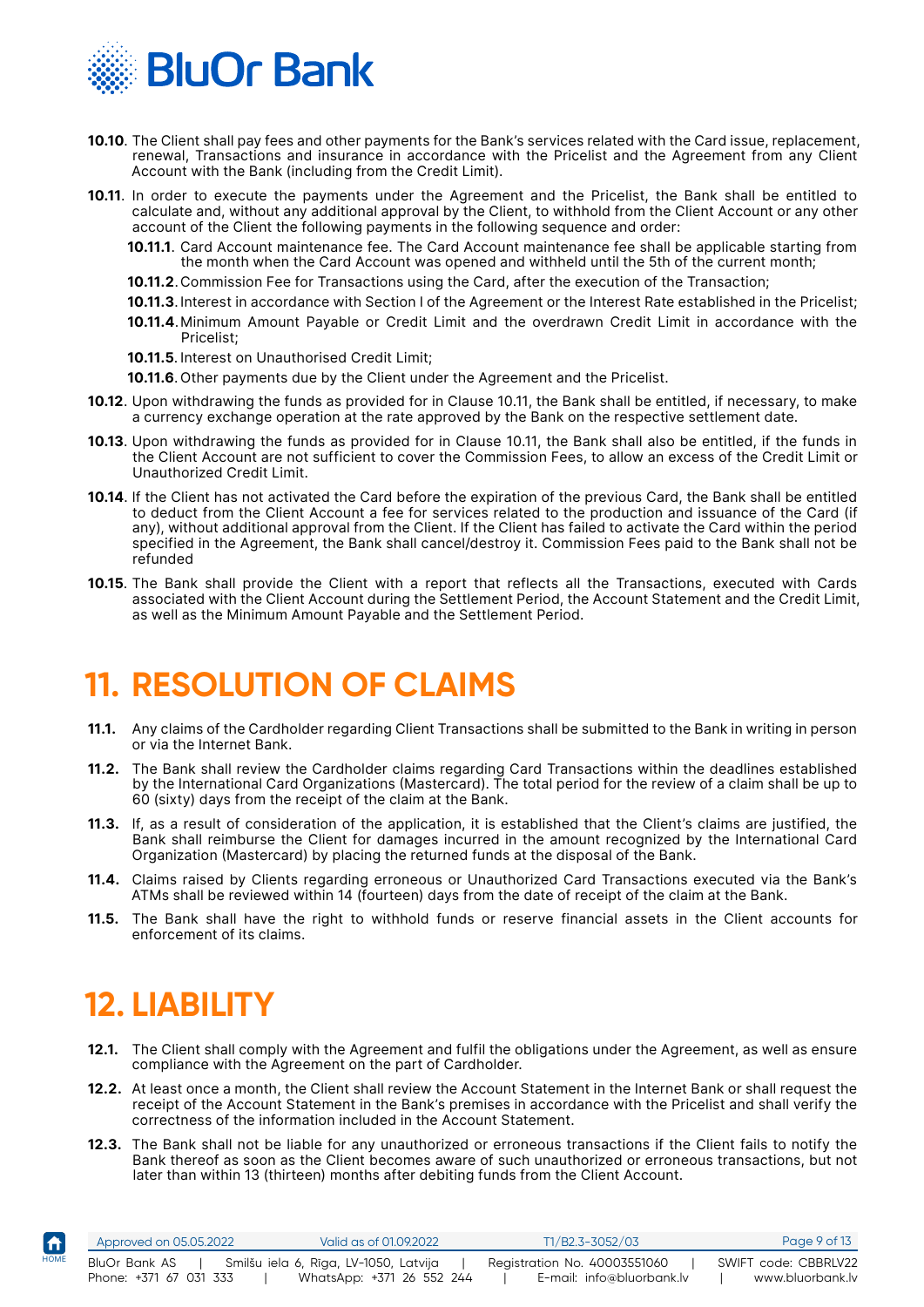

- **12.4.** The Client shall be liable for Transactions up to the moment when the Cardholder notifies the Bank about a lost or stolen Card.
- **12.5.** The Client shall be liable for Transactions that are executed with the Card, during the period of 60 (sixty) calendar days after the Card is suspended.
- **12.6.** The Client shall confirm the existence of a legal basis for data processing for the transfer of Cardholder personal data to the Bank and that the Cardholder has been informed that the Bank processes personal data in accordance with the GTB and the Privacy Policy. The purpose of data processing: issuance and maintenance of the Card, conducting due diligence of the Cardholder and ensuring compliance with the requirements of international and national sanctions. More detailed information about the Privacy Policy is available here: [https://www.bluorbank.lv/en/information-on-processing-of-personal-data.](https://www.bluorbank.lv/en/information-on-processing-of-personal-data)
- **12.7.** If the Card is issued/used based on inaccurate, false and/or misleading information provided by the Cardholder, the Client shall be solely responsible for all liabilities incurred during the use of the Card. The Client confirms that he/she is aware of the liability arising from the provision of inaccurate, false and/or misleading information (incl. in order to obtain the Credit Limit). The Client is informed that failure to fill in the requested information shall be deemed to be the absence of such information.
- **12.8.** If the Cardholder denies having authorised a Transaction that has already been executed, establishing the physical use of the Card or the use of Authentication Tools shall serve as evidence of the fact that the Cardholder has indeed authorised the Transaction, or that the Cardholder has illegally or through intent or gross negligence failed to fulfil one or more of the obligations under the Agreement with respect of using and storing the security features of the Card.
- **12.9.** The Bank shall not reimburse the Client's losses of under EUR 50 (fifty euros) incurred due to Unauthorised Transactions in the event of loss, theft, or other illegal access to remote access tools (Internet Bank, Authentication Tool) or the Card, except in cases specified in the Law on Payment Services and Electronic Money.
- **12.10**. The Bank shall not reimburse the Client's losses incurred from Unauthorised Transactions, if the Client has acted illegally, maliciously or negligently, including failure to use or store the remote access tools (Internet Bank, Authentication Tools) or the Card (including PIN code, password, user name) in accordance with the Agreement concluded between the Bank and the Client or Manuals of remote access tools, and failure to immediately notify the Bank about the loss, theft or other illegal access to the Authentication Tool or the Card.
- **12.11**. If the Client qualifies as Consumer, the scope of responsibility established in Clause 12.9 of the Agreement shall not be applicable.
- **12.12**. If a Transaction is executed in the absence of sufficient funds in the Client Account (Credit Limit overdraft), the Client shall pay interest on Unauthorized Credit Limit to the extent specified in Section I of the Agreement or the Pricelist.
- **12.13**. The Bank shall not be held responsible for non-execution or incomplete execution of an order of a Cardholder, as well as any errors, delays, inaccuracies or other deficiencies caused because of the submission of incomplete or incorrectly filled documents or orders by Cardholders, due to the fault of any third party, or losses caused by communication organizations.
- **12.14**. The Bank shall not be held liable for refusal to accept the Card by any third party. The Bank shall not be responsible for the quality of goods and services purchased with the Card. The Bank shall not be responsible for any restrictions imposed by a third party that may violate the interests of the Cardholder.
- **12.15**. By signing the Agreement, the Client shall confirm that he/she is aware of the risks associated with the use of the Card and possible errors in communications and/or technical systems that may result in non-execution or incomplete execution of the orders of Cardholders, except those caused by the Bank's gross negligence.
- **12.16**. The Parties shall not be responsible for partial fulfilment or non-fulfilment of any contractual obligations due to Force Majeure circumstances that cannot be foreseen, prevented or influenced by reasonable means. The Parties agree that Force Majeure circumstances shall include non-fulfilment or partial fulfilment of the obligations of the Bank's correspondent banks registered outside the OECD (Organization for Economic Cooperation and Development) member-states at the result of which the Bank fails to fulfil (or delays fulfilment of) its obligations to the Client.

IA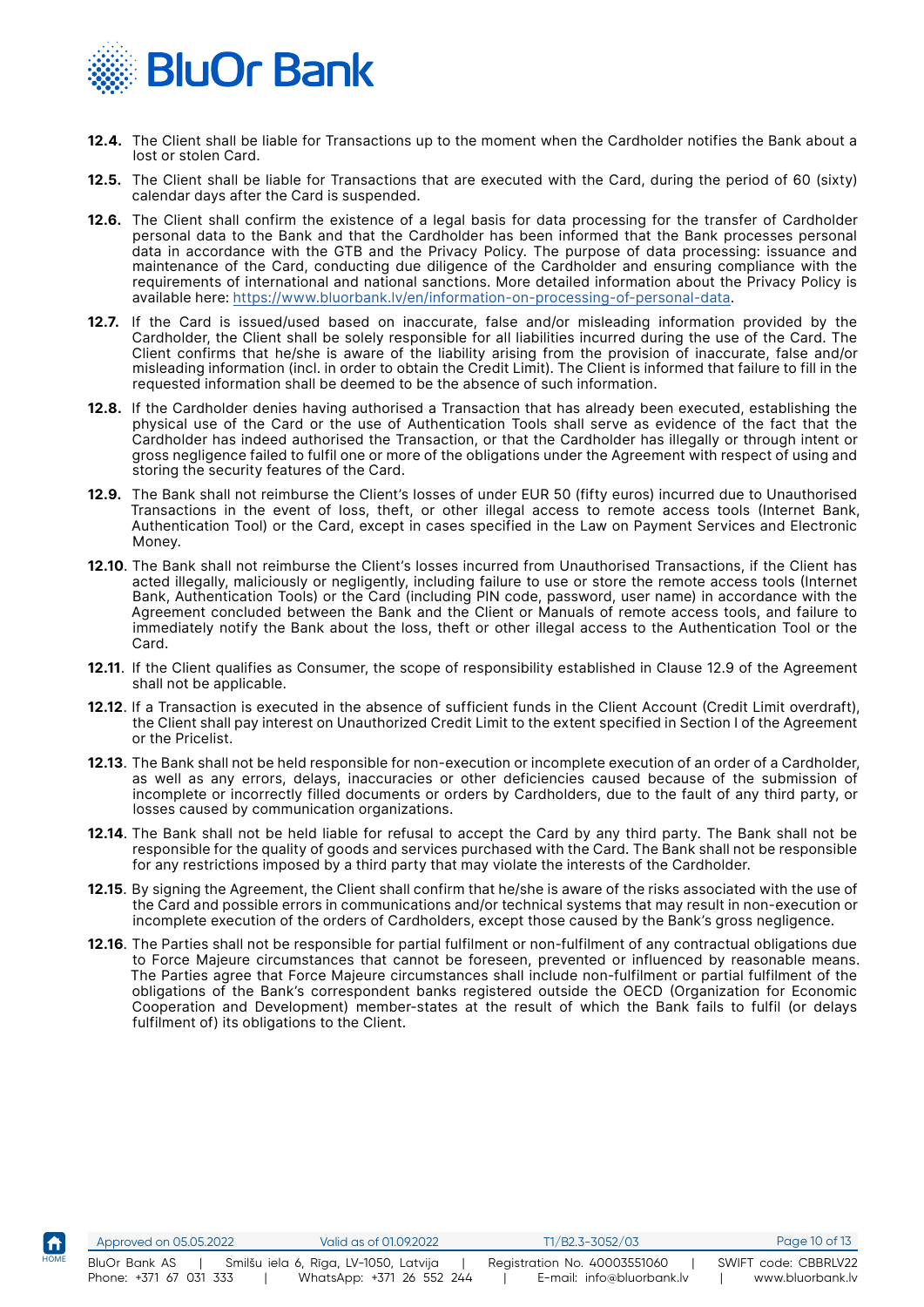<span id="page-11-0"></span>

# **13. AMENDMENTS TO THE AGREEMENT**

- **13.1.** The Bank shall be entitled to unilaterally amend the Agreement incl. introduce changes in the Credit Limit (including revocation), Interest rates and the Pricelist, by notifying the Client thereof in writing or using any other reliable medium 30 (thirty) days in advance, and the Consumer Client 60 (sixty) days before the change comes into force. The Parties agree that the Client shall be deemed as having agreed with the amendments if, within 30 (thirty) or 60 (sixty) days, accordingly, after receiving the notification, the Client has not notified the Bank of his/her objections to the amendments, or has not requested termination of the Agreement. The Bank shall be entitled to depart from the established notification term if the Pricelist amendments are favourable for the Client.
- **13.2.** The new version of each Agreement, to which the Client has agreed after signing the Agreement, shall replace this Agreement unless otherwise agreed.
- **13.3.** The Bank shall be entitled to unilaterally amend the Transaction Limits by giving notice to the Client 30 (thirty) days in advance, and to the Consumer Client 60 (sixty) days in advance, pursuant to Clause 13.1 of the Agreement. The Bank shall be entitled to disregard the term specified in this Clause, if requested by supervisory authorities of the Bank's activities.
- **13.4.** The Client shall be liable to the Bank for informing the Cardholder about changes in the Agreement, Credit Limit and Pricelist.

#### **14.VALIDITY AND TERMINATION OF THE AGREEMENT**

- **14.1.** The Agreement shall enter into force at the moment of its signing by the Client and acceptance by the Bank. The Agreement shall be concluded for an indefinite period. The expiry date of the Card and the validity period of the Credit Limit in itself shall not be deemed as the expiry date of the Agreement, except in cases stipulated in the Agreement.
- **14.2.** Upon the expiration of the Card or the Credit Limit, the Bank shall reserve the right not to renew the Card and to refuse continuation of the Agreement on the same terms if:
	- **14.2.1.** The positive balance of the Client Account is less than the Card Account maintenance fee specified in the Pricelist and/or Transactions with the Card have not been carried out for 3 (three) months;
	- **14.2.2.** At least 1 (one) month before the expiration of the Card, the Client submitted a written application to the Bank or via the Internet Bank for termination of the Agreement;
	- **14.2.3.** Unauthorised Credit Limit occurs on the Client Account;

- **14.2.4.** The Bank determines that the Client and/or the Cardholder has/have violated these terms and conditions;
- **14.2.5.** The Card has been suspended (by the Client) and the Client has not activated/replaced it within 30 (thirty) days from the Card suspension date;
- **14.2.6.** The Client Account is arrested, settlement operations are suspended or funds are withheld from it in cases provided for by Laws and Regulations;
- **14.2.7.** The Bank does not have accurate and complete information about the Cardholder's identification data.
- **14.3.** Upon termination of the Agreement by the Bank or the Client, the Client shall repay to the Bank the used and due Credit Limit, Interest, penalties (if any), the Credit Limit overdraft (if any), as well as payments related to the use of the Card and the Card Account in accordance with the Agreement and the Pricelist.
- **14.4.** The Client shall have the right to unilaterally withdraw from the Agreement at any time upon complete discharge of the obligations under the Agreement, by submitting a prior written application to the Bank, which shall be accompanied by all the Cards linked to the Client Account. In case of termination of the Agreement, conditions of the Agreement regarding the financial collateral shall apply.
- **14.5.** Notwithstanding the aforementioned, the Agreement may be terminated only upon full discharge of obligations under the Agreement, but not earlier than after 30 (thirty) days from the date on which the application on termination is submitted to the Bank.
- **14.6.** The Agreement may be terminated at any time upon mutual consent of the Parties pursuant to the procedure provided for in Clause 14.5 of the Agreement.

| $\blacktriangleleft$ | Approved on 05.05.2022 | Valid as of 01.09.2022                | T1/B2.3-3052/03              | Page 11 of 13        |
|----------------------|------------------------|---------------------------------------|------------------------------|----------------------|
| HOME                 | BluOr Bank AS          | Smilšu iela 6, Rīga, LV-1050, Latvija | Registration No. 40003551060 | SWIFT code: CBBRLV22 |
|                      | Phone: +371 67 031 333 | WhatsApp: +371 26 552 244             | E-mail: info@bluorbank.lv    | www.bluorbank.lv     |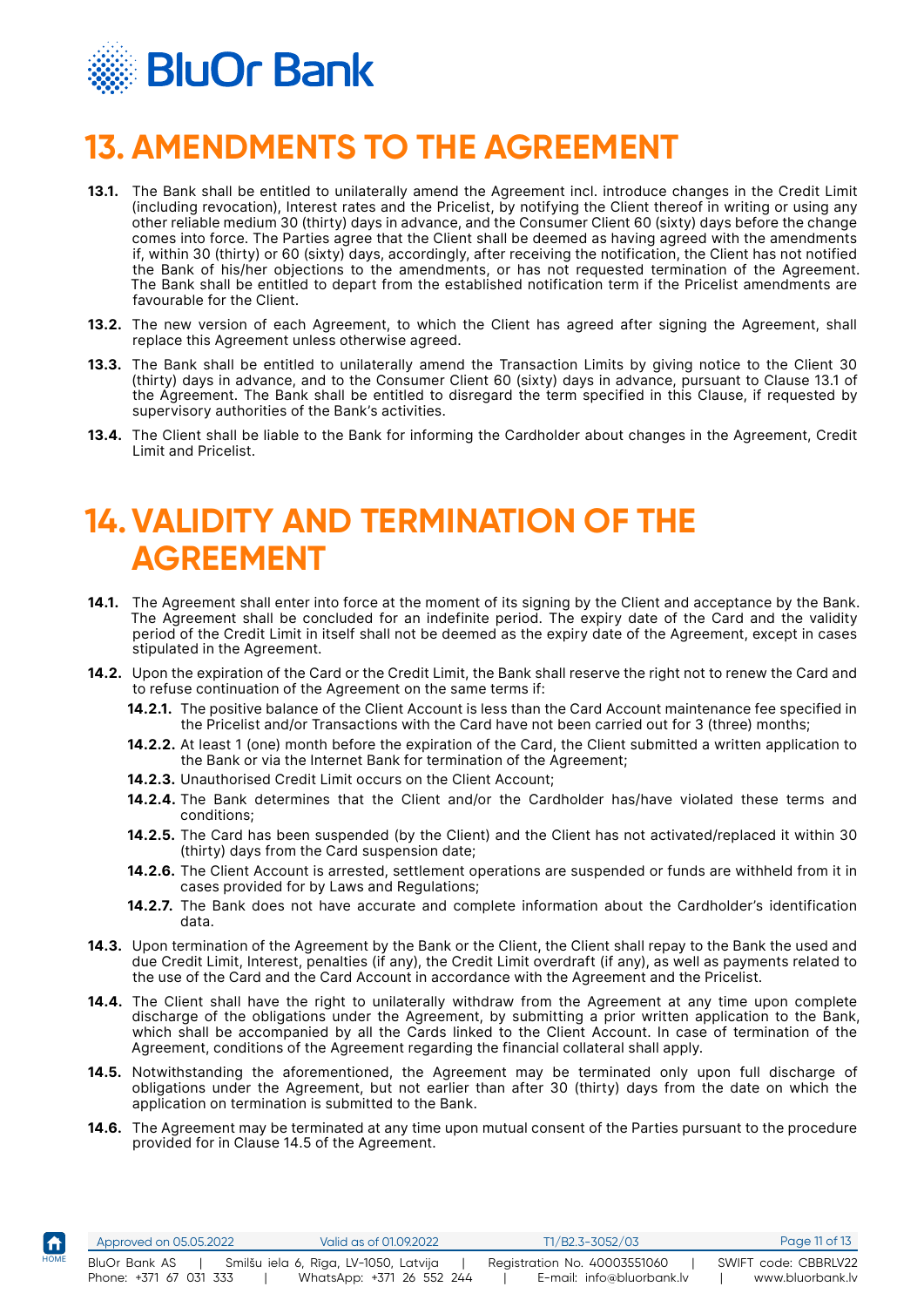

Ħ

- **14.7.** The Bank shall be entitled to unilaterally suspend the Card and terminate the Agreement at any time without notifying either the Client or the Cardholder, if:
	- **14.7.1.** The Client/Cardholder fails to fulfil any of their obligations towards the Bank;
	- **14.7.2.** The Collateral established for the receipt of the Credit Limit is lost;
	- **14.7.3.** The business relationship with the Client is terminated;
	- **14.7.4.** The Card has been suspended (by the Client) and the Client has not activated/replaced it within 30 (thirty) days from the Card suspension date;
	- **14.7.5.** The Credit Limit is reduced to 0 (zero) as a result of the assessment of the Client's creditworthiness;
	- **14.7.6.** The Client/Cardholder violates legislation in performing Transactions;
	- **14.7.7.** The Client's business activity has been suspended or terminated, any signs of the Client's insolvency proceedings have been detected, or an application for initiation of insolvency proceedings has been filed with the court;
	- **14.7.8.** The Bank has information about the bad reputation of the Client or the Client acts disrespectfully towards the Bank;
	- **14.7.9.** The Client/Cardholder has attempted or has committed fraudulent actions against the Bank or any of its Clients;
	- **14.7.10**.The Bank suspects that the Cardholder has not agreed to produce the Card in the Cardholder's name or does not want to continue using the Card;
	- **14.7.11**. The Client fails to submit the information required under Clause 16.1 of the Agreement;
	- **14.7.12**.The Client has submitted false documents or provided false information to the Bank; in this case, the Bank has grounds to propose to initiate criminal proceedings against the natural person who sent the information in accordance with the relevant provision of the Criminal Law;
	- **14.7.13**.The Bank is aware or suspects that the Client has performed or attempted to perform actions aimed at money laundering and the financing of terrorism and proliferation, or other criminal offence;
	- **14.7.14**.Claims are raised by third parties with respect of funds on the Client Account or any other account opened on behalf of the Client with the Bank;
	- **14.7.15**. At least one of the following conditions exist (the Client is requested to repay the used and due Credit Limit, Interest, penalties (if any) and the Credit Limit overdraft (if any), as well as payments related to the use of the Card and the Card Account in accordance with the Agreement and the Pricelist (within two weeks from the moment the Bank has sent the relevant notice):
		- **14.7.15.1**. The Client fails to provide the Bank with genuine information and documents to the extent that would allow the Bank to conduct client due diligence in accordance with the requirements of the Law on the Prevention of Money Laundering and Terrorism and Proliferation Financing, or in other cases specified in the said Law and GTB;
		- **14.7.15.2**.The Bank decides to terminate business relationship and/or enforce early fulfilment of obligations in respect of other Bank's clients who have the same beneficial owners (included in the same group of mutually related clients as the Client) pursuant to the procedure provided for in the Law on the Prevention of Money Laundering and Terrorism and Proliferation Financing.
- **14.8.** The Bank shall have the right to terminate the Agreement also in other cases specified in the GTB or the Laws and Regulations.
- **14.9.** If the Bank withdraws from the Agreement, the Client shall, upon receipt of the Bank's notification, discharge the due payments under the Agreement within the term specified in the notice or the Agreement.
- **14.10**. The Bank shall be entitled to terminate the Agreement unilaterally if the Bank stops issuing the relevant card type.